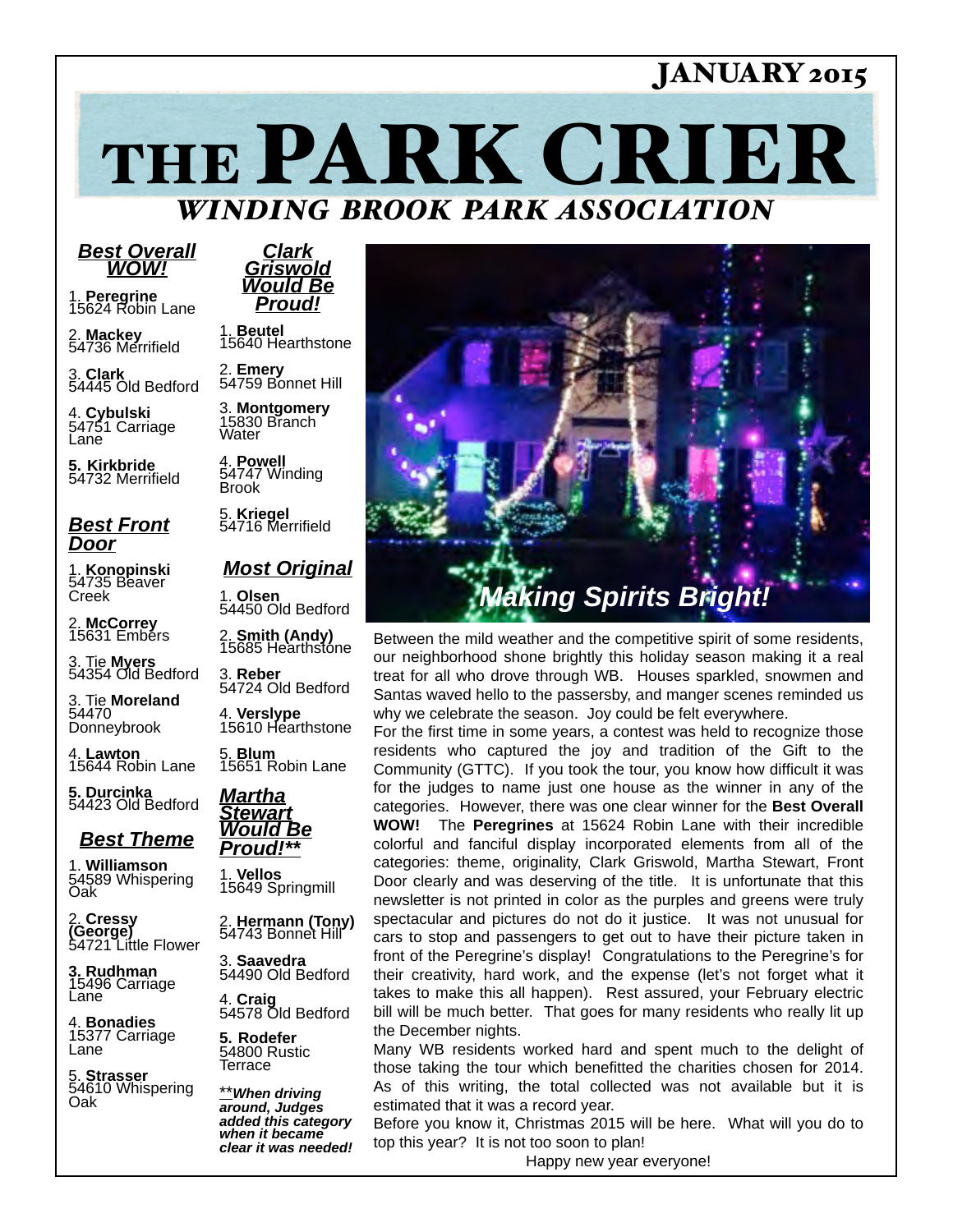

#### OUTGOING WBPA BOARD PRESIDENT

Since 2011, WB has been fortunate to have Steve Ellis at the helm of the WBPA Board. Last month, his column listed Board accomplishments during his tenure but what he didn't say was that many of those were successful because he implemented them. Steve does not toot his own horn so it is time someone else does. Yes, there have been Board members who have taken on tasks and seen them to their conclusion but often the impetus has been Steve's ability to see the need to begin with and often just plain take care of it. We needed street signs painted so Steve did itsaving us money. The gingerbread house needed a complete redo, so Steve recr uited a helper, Brian Coffman, and made a nifty almost new structure spending hours on the project. Jane Mason, Board Secretary says, "I remember Steve the first year he became president when he fixed the roofs of the entryways of WB. It was so hot but Steve was always out there usually with one or two other helpers. The thing that I remember most about his tenure as President is his willingness to tackle the subject of annexation. He was determined to educate all the residents about what annexation would entail including the plusses and the minuses. He did his job well." According to Scott Kashmarik, Board Vice President, "I do think Steve captured it all pretty well in the recent Crier. I lot of what he described was actually undertaken and completed by him alone." Bill Bagatini, Board Treasurer, writes, "He has set the bar real high for all of us as Board members. His easy going personality and his dedication to the community will be an example to us all."

*--Continued next column--*

## Outgoing, Continued

Brian Coffman, Board Member and next door neighbor to Steve, had this to say, "It takes a special person to take on what Steve has over the many years. No matter what you do, someone will not like it. With that said, I commend Steve for his tireless efforts of trying to make a difference. Steve is the reason I got on the Board, and I thank him for getting me involved. Hopefully we can convince Steve to continue to play some role in the future."

It does take a village but it also takes one individual who is fully committed to making a difference who is willing to do the heavy lifting to make it all work. On a personal note as the editor of the Crier, I am still writing this newsletter because Steve has always been there for me answering questions, providing neighborhood information and in a timely manner. Without that support, frankly, I would have needed to step down.

So, Steve, thank you for all you have accomplished and for your dedication. Hope you fill the time you will gain with all good things just for you!

**T**hank you to the County or the City of Mishawaka, which ever it was, that put the barriers up at the end of Old Bedford to keep people from driving over the ground to get on to Trinity Dr. Guess it was not clear that a landscaped bank is not to be driven on.

### *WBPA Board Nominations*

At the January Annual Board of Directors' Meeting a slate of nominees will be presented and accepted. As of this writing, Mike Miller of Briarton is interested in Board membership. If you have a similar desire, please contact any Board member or email your desire prior to the meeting.

### **WBPA Annual Board Meeting**

**Wednesday**, **January 21 7:00pm**

### **Honkers Restaurant**

**All residents are encouraged to attend!**

# *Winding Brook Alert System* Have you signed up? Since

its inception, alerts have gone out indicating burglaries in the neighborhood as well as lost pets. It is an expedient means of communication and sure beats a telephone tree!

By text message:

text WBRESIDENT to 84483 to receive future text alerts.

By email:

enter your email address at the following link:

[https://www.rainedout.net/](https://www.rainedout.net/team_page.php?a=a4a3c621564fe250c152) [team\\_page.php?](https://www.rainedout.net/team_page.php?a=a4a3c621564fe250c152) [a=a4a3c621564fe250c152](https://www.rainedout.net/team_page.php?a=a4a3c621564fe250c152)

After you enter your email address, agree to terms of service and then you are finished. Ignore the section that asks for a Private Key.

You will receive alerts by email after you are signed up.

If you feel something is worthy of sending out via the alert system, please contact any Board member who will determine if that is the appropriate way to get your message out to the residents.

## *Recent Burglary*

There was a burglary on Merrifield near the Day Road entrance that occurred when the owners were out of town. It appears cash was taken.

# **WBPA Board**

*Steve Ellis, President Scott Kachmarik, Vice President Jane Mason, Secretary Bill Bagatini, Treasurer Laurel Eslinger, Crier Editor*

**Mike Babcock-Brian Coffman-Lauren Dunbar- Tammy Emery-Chris Peregrine-Kathy Smith**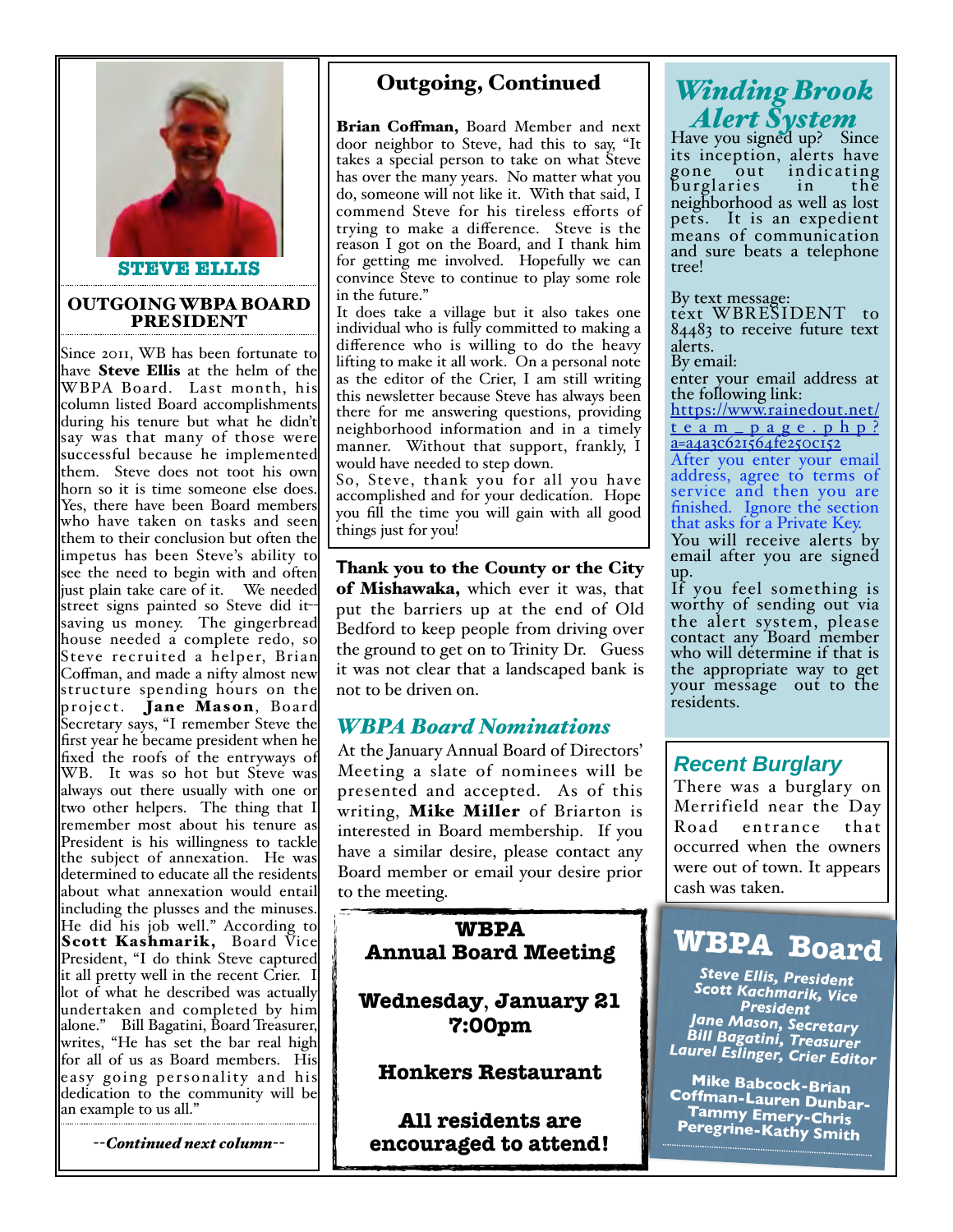# **AROUND THE PARK**



**Jane Mason** handing out luminaries to **Tim Sullivan. Scott Kashmarik** looks on.

Most Original





**Dean Vellos** decking his house with oh so many strings of lights! *Martha WOULD be proud!*



*Most Original*: The long beloved Ho Ho Santa and its creator **Mark Olsen**